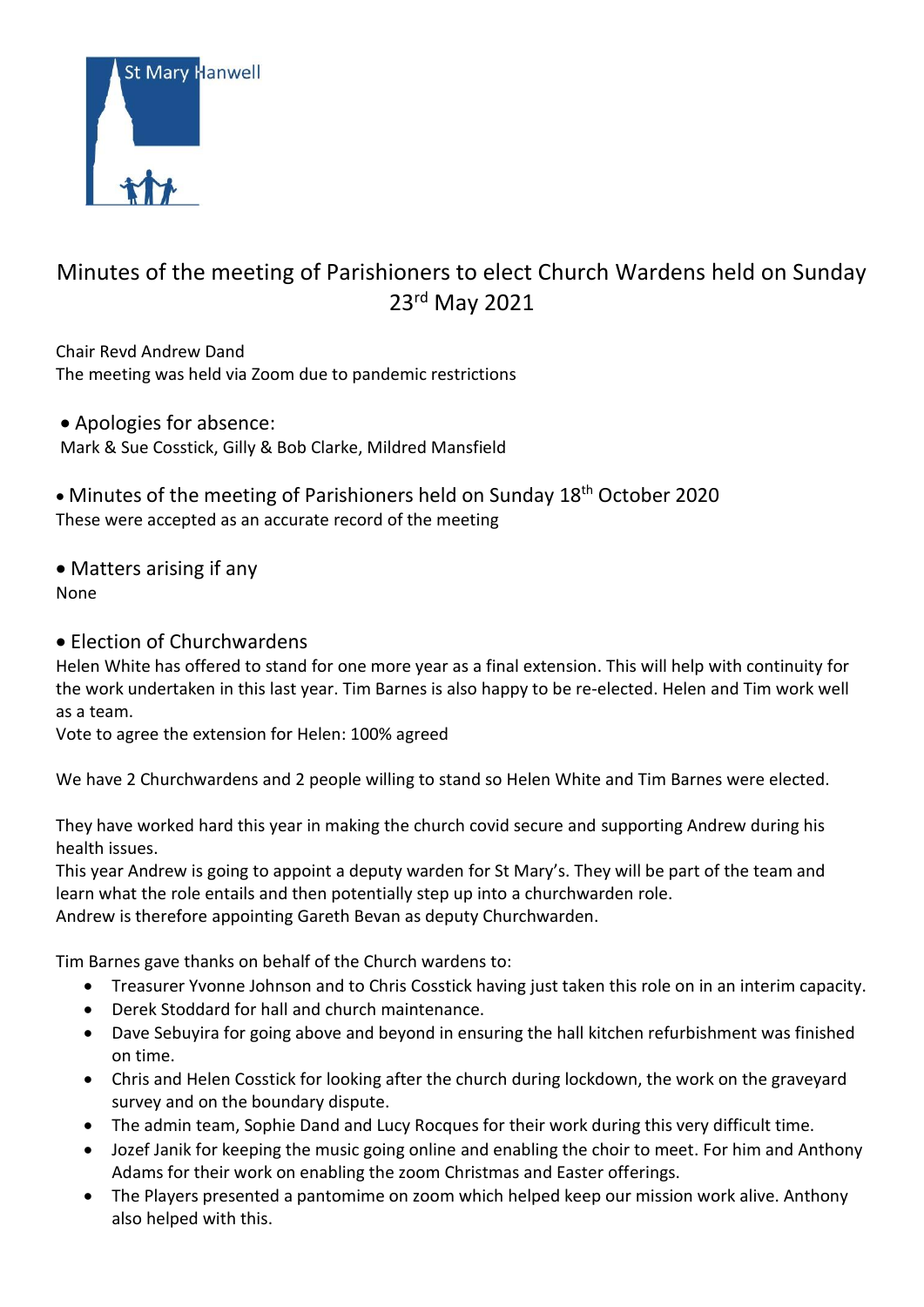- We undertook further mission work as the Lessons and Carols service happened online.
- Andrew's abilities in keeping consistent worship online and in church. He has led us beautifully throughout the year.

Helen White thanked Helen Cosstick for spearheading our pastoral team by putting everybody into groups e.g. choir, to make sure people stayed in touch and we knew how everybody was during this time.

• Any other business

None

# Minutes of the Annual Parochial Church Meeting (APCM) held on Sunday 23rd May 2021

Chair: Revd Andrew Dand

• Apologies for absence

Mark & Sue Cosstick, Gilly & Bob Clarke, Mildred Mansfield

- Minutes of the APCM held on 18<sup>th</sup> October 2020 Accepted as an accurate record of the meeting
- Matters arising

None

# • Presentation of the Annual report

2020 was obviously not the year we anticipated, and everybody has been through a lot. However, we have been creative in our response and undertaken things we'd never imagine, and trusted God is in those things. The season now is for listening to God and asking where He is leading us. What are the great things we've missed that we don't want to lose, things we gained and also things we can drop if we haven't missed them. We will reflect on these with the PCC and the congregation.

We don't know when things will return to normal but hoping for autumn to put together our pattern of church offerings for the 12 months ahead. We need to undertake one big set of changes rather than chipping away at things. We've had a year of 'drip' changes and it has been very stressful and confusing and the last thing we want to do is to add to the confusion.

We need to maintain what we are doing and by September be able to move into our next pattern of worship, listen and pray for the next season and do our best for what God is asking us.

Andrew thanked

- Helen Cosstick and Susy as clergy colleagues. They have worked really hard in sharing the online @9 and also Helen's pastoral work
- Sophie and Lucy for their work in keeping the hall going and helping us balance our books from hall income.
- Beryl for her work as PCC secretary and her professional input during the pandemic.
- The PCC for their brave decisions. Nobody ever wants to face closing the church and not meeting up to worship, and the PCC have done so with prayerful consideration and have made the right decisions at the right time.
- Jozef who learnt online skills and led the choir in mixed and matched rehearsals.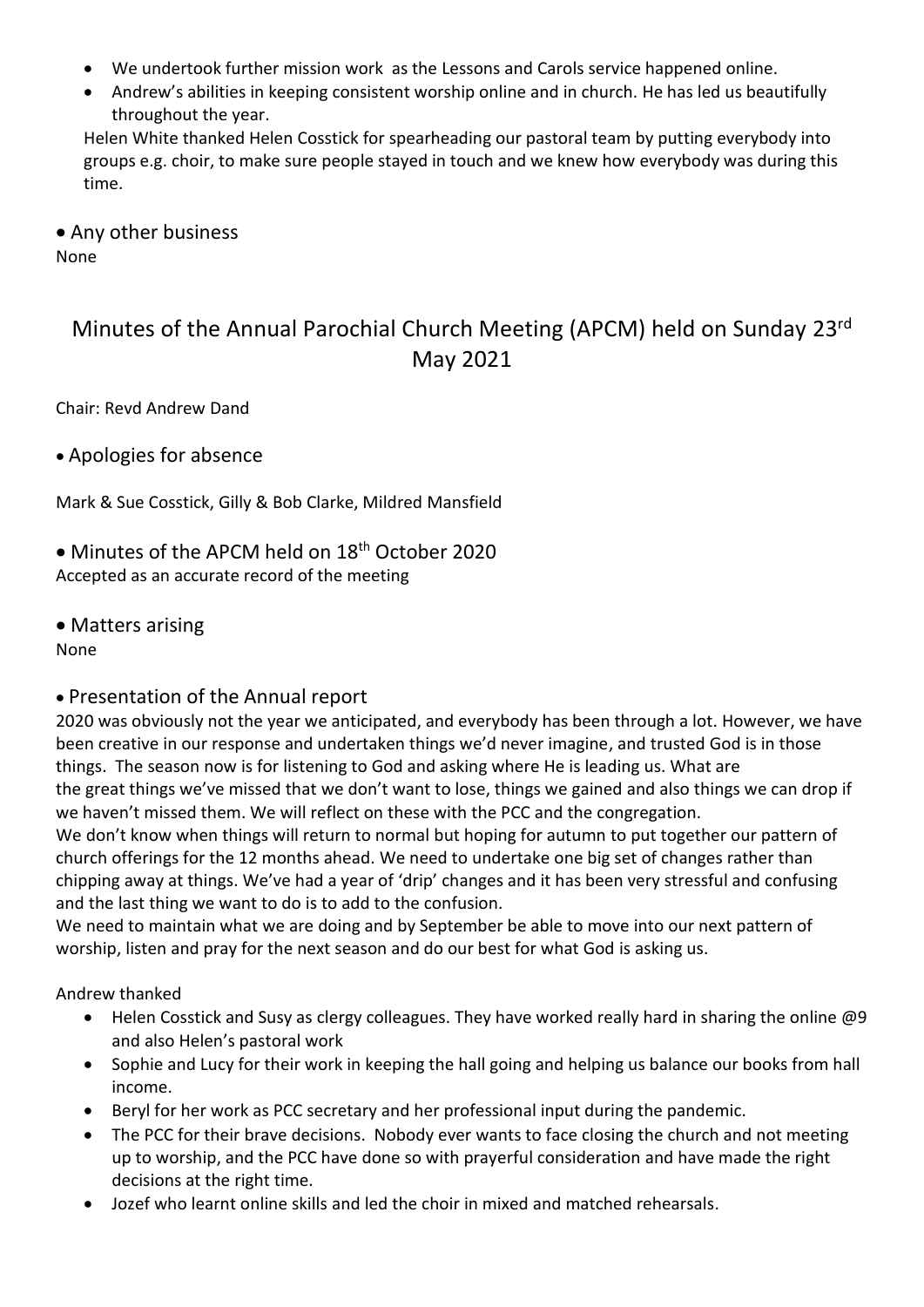## • Presentation of Electoral Roll – 136

One less than last year – with some people joining us and some leaving.

## • Treasurer's report for the year ending 31 December 2020

This year Yvonne Johnson stepped down as our treasurer. Neil Davies took this on but had to step down as his employer felt it was a conflict of interest. Chris Cosstick then volunteered as our interim treasurer to help us through the next 12 months. The remit is also the vision to turn the post into a team so there is shared responsibility.

- The accounts for 2020 have been sent to the independent examiner (auditor) and should be signed off by the end of June. The monthly figures for 2021 are up to date.
- Graphs showed income for the last 3 years and not surprisingly our income was down in 2020 from previous years.
- We give thanks that people were able to continue giving during a financially difficult time.
- The hall income, which is a considerable contribution to our overall income, was down from £56k to £39k but credit must go to the admin team for achieving that figure.
- We were given a grant to assist with refurbishment of the hall kitchen.
- As usual we received £7.5k from the Hobbayne charity for maintenance of the bells and fabric of the church; our grateful thanks to the trustees.
- Expenditure in 2020 was more than 2019, at a time you would expect us to be careful although as explained this was due to the cost of the hall kitchen refurbishment below. Savings were made on the church and the hall running costs.
- Our common fund payment of £86k is mainly used for clergy costs but also includes a payment for churches not as fortunate as us. We paid our full payment in 2020 which was greatly appreciated by the Diocese. We have agreed a reduced figure of £60k for 2021.
- Another major cost is the insurance for the church.
- The deficit on the general fund has been covered by the hall surplus of £26k and a transfer of £12k from our reserves.
- The major expenditure outside of these figures was the hall kitchen refurbishment which came in at just under £15k. This was only undertaken because we had a grant of £10k and a legacy of £5k from Ron Bloomfield which covered the cost..
- The deficit has been covered by the hall surplus of £26k and a transfer of £12k from our reserves.
- The total deficit for 2020 is just over £10k, as against a surplus last year of just under £10k.
- But we are in a reasonably healthy position at the end of the 2020 with £60k in our various reserve funds.
- The Fabric fund is the money that comes from the Hobbayne grant and at the end of the year amounted to £30k. We subsequently spent £15k on stonework repairs to the church from the fabric fund after the year end. We have set up a recovery fund of £2.5k for 2021 to cover anticipated costs to improve technology in the church and the rectory.
- After the transfer to cover the deficit, we still have a general reserve of £15k. Three months running costs (£27K) would be preferable in the reserves but we had to draw down on it this year.
- Chris expressed thanks to Yvonne who stepped down in October but helped complete the 2020 accounts and get us up to date for 2021.
- Chris also thanked Mervat Hepper overseeing the planned giving, and Helen White for overseeing the accounts over the last 6 months.
- Appointment of Independent Examiner (auditor)